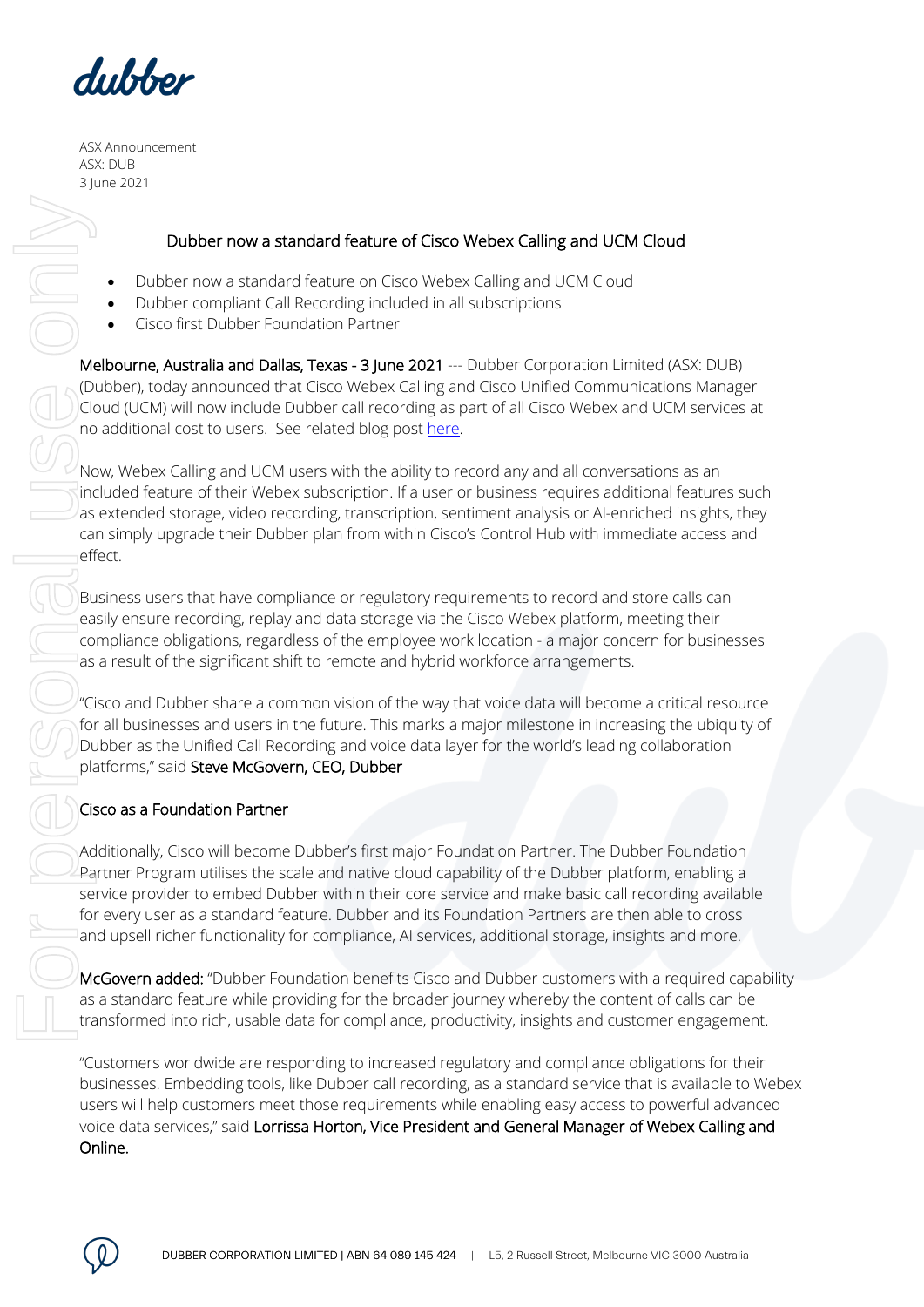"The Foundation Partner Program provides Dubber with a significant additional revenue stream while preserving our current revenue models and creating the opportunity to accelerate growth in our core products. Having 100% of a customer base enabled provides Dubber and Cisco the opportunity to significantly drive consumption and uptake of call recording and voice data services on the platform," said McGovern.

As well as being an embedded solution, Dubber addresses critical data, privacy and regulatory requirements while providing a simple and easy pathway to richer functionality as it is required. Dubber recordings and AI-enriched data can easily be unified in the Dubber Voice Intelligence Cloud alongside conversations from other end-points such as land-lines and mobile.

"Business and Government require more than personal call recording," said James Slaney, COO, Dubber. "They need conversations to be captured in a way that is compliant and converted to data for revenue intelligence, dispute resolution, proactive compliance and customer service. Today's announcement is proof not only of the scalability of Dubber, but the potential we and Cisco see in tapping voice data to improve the performance of businesses and governments worldwide."

# Background: Dubber on Cisco Webex Calling and UCM Cloud:

- Available to all Cisco Webex Calling and UCM Cloud users as of today
- Dubber call recording on Cisco is free for any end user on the Webex Calling or UCM platforms
- Provides unlimited recordings stored for up to 30 days and is easily upgraded to unlimited storage for longer periods of time.
- Additional Dubber compliance, storage, transcription and AI plans are available immediately
- Access Cisco blog post here.
- Access more information here.
- Access Dubber on Webex via Cisco Control Hub

### Background: Cisco UCM Cloud & Cisco Webex Calling recording:

Cisco® UCM Cloud provides enterprise-class call control, session management, voice, video, messaging, mobility, and conferencing services that are scalable, customizable, reliable, private and highly secure. In a sector where call recording is usually the domain of the contact centre, businesses can now switch on specific or all employees immediately paving the way for real-time insights across the entire organisation.

Cisco Webex® Calling is a cloud-based phone system optimized for businesses of all sizes. It provides essential business calling capabilities for desktop, mobile, and remote workers and is delivered from the global Webex collaboration platform. Webex Calling leverages cloud delivery to provide flexibility, rapid innovation, predictable operating expenses, and instant global scale while protecting on-premises investments by connecting them to the Webex collaboration platform.

This announcement has been approved for release by Steve McGovern, CEO, Dubber.